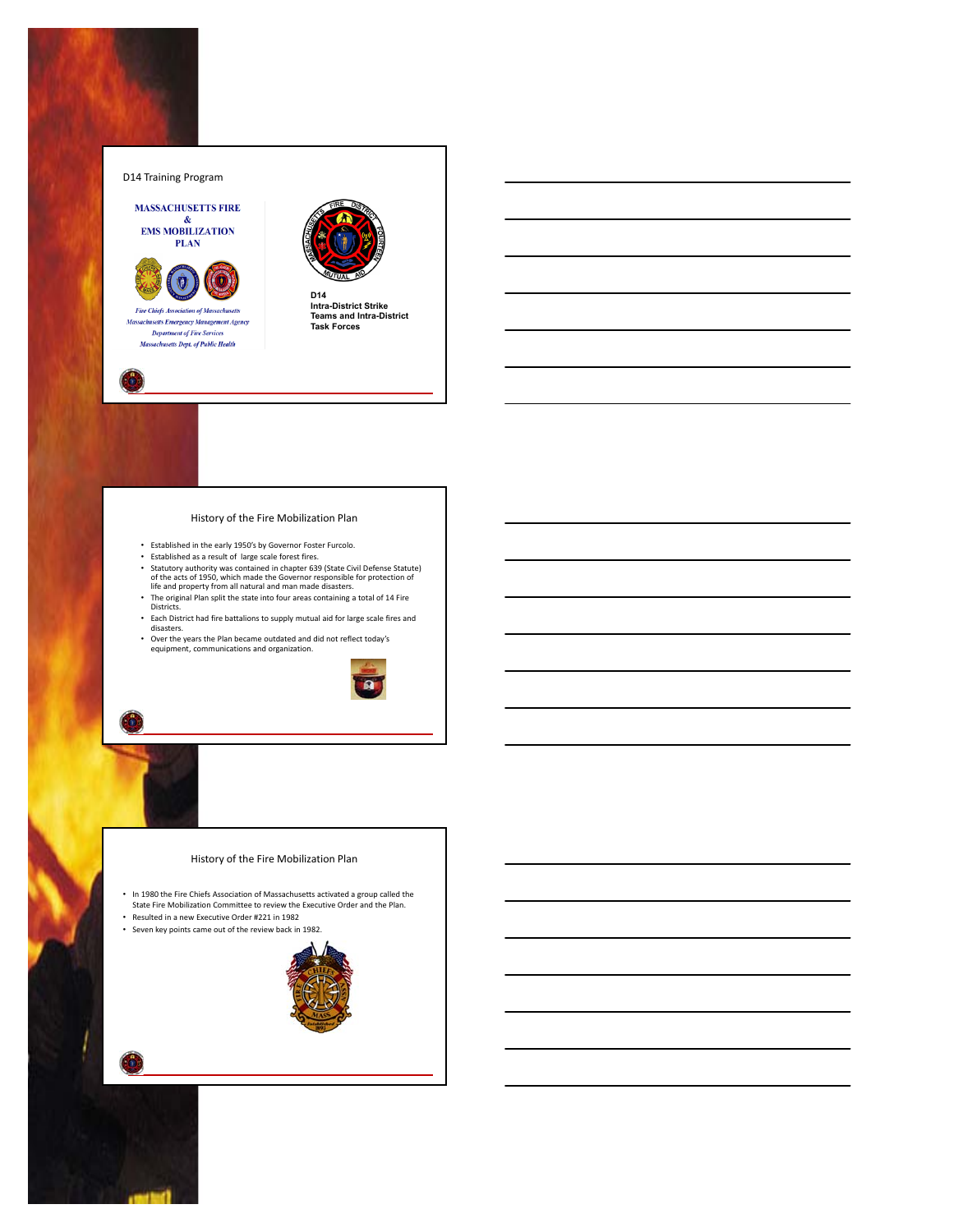# **The Seven (7) Key Points From the Review**

- 1. It is the responsibility of the Fire Chiefs Association of Massachusetts to set up and massacriacecco co sec ep en
- 2. 15 Fire Districts are formed.

3. District Fire Coordinators are appointed by the State Director of the Emergency Management Agency upon the recommendation of Fire Chiefs from within that District. These Coordinators are responsible for updating and administering the provisions of the Executive Order.



# **The Seven (7) Key Points From the Review**

6. The Order requires that all communities retain a reasonable level of fire protection for their own coverage. 7. The Order permits training exercises and authorizes the State to provide communications equipment for the Plan.

4.Regional Fire Coordinators are selected in the same manner and have overall coordinating responsibility for the Districts in their Region.

5. The Order requires that the command of the fire forces remain with the head of the fire dept. in the jurisdiction requesting assistance.



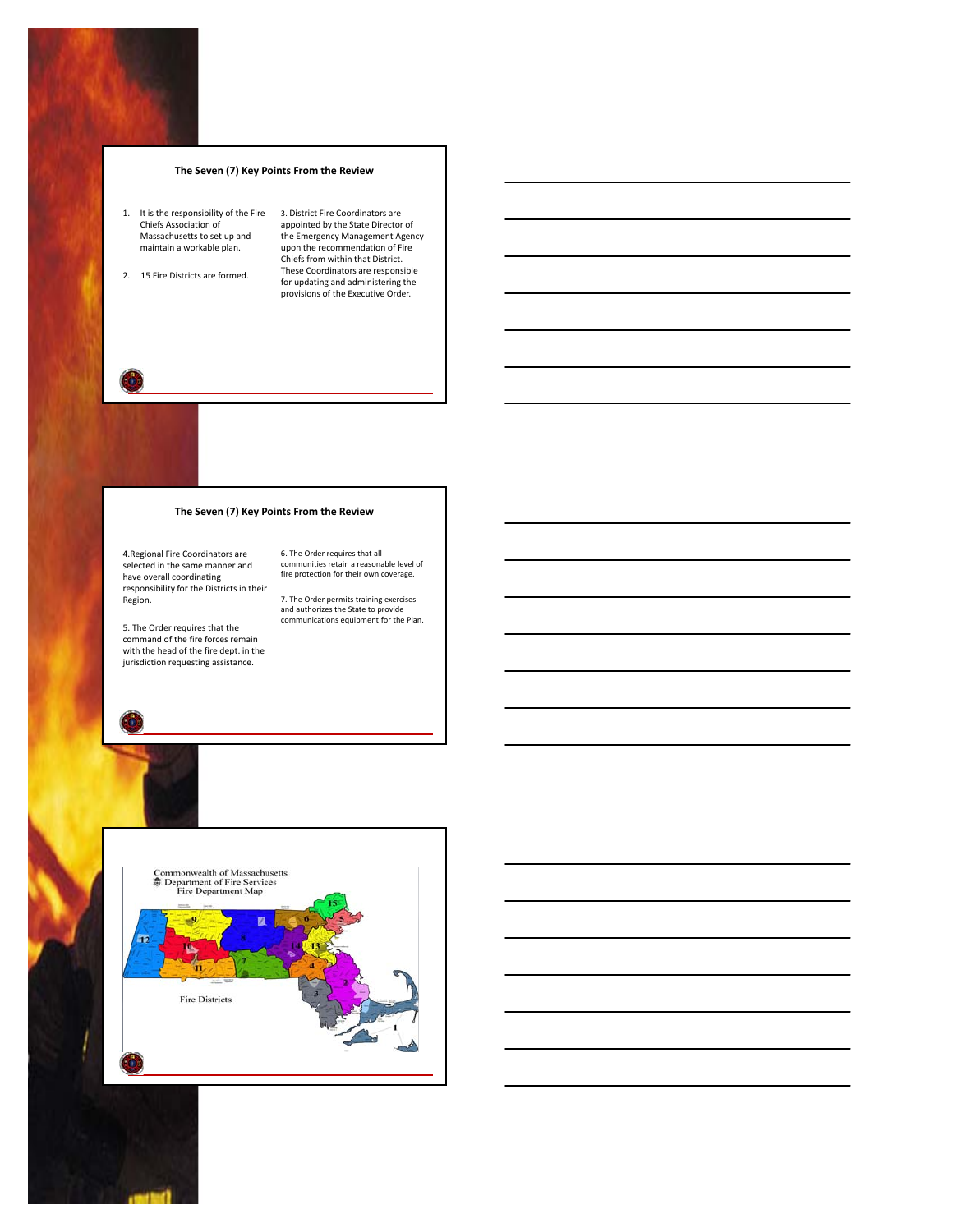#### 2021 Revisions

- The Fire Mob. Plan was rewritten to modernize the response and address issues for improvement.
- Part of plan was a creating of Strike Teams. Existing D14 Strike Teams rolled into the State Plan.
- New response inventories were created and ongoing work on response run cards continue.
- D14 created a definitive standardized plan for Task Force Activation.



### Mobilization Plan Purpose

- To establish a system capable of moving large numbers of resources to emergency situations in an organized manner within a state‐wide fire and ambulance mutual aid system, while providing continued local services.
- To provide an "All Hazards" response capability.
- Activation is made after local and regional resources are exhausted.
- Coordination of activations centralized through District Control Points.

**MASSACHUSETTS FIRE** 

#### Control Points

- The fifteen Fire Districts each have a hub/dispatch center to: – Facilitate and Coordinate the movement of equipment and resources within a geographical area
	- Coordinating the request, activation, and tracking of resources responding to or from other districts, regional or State agencies
	- Work in conjunction with Local, State and Federal Emergency Management groups in the mitigation of incidents.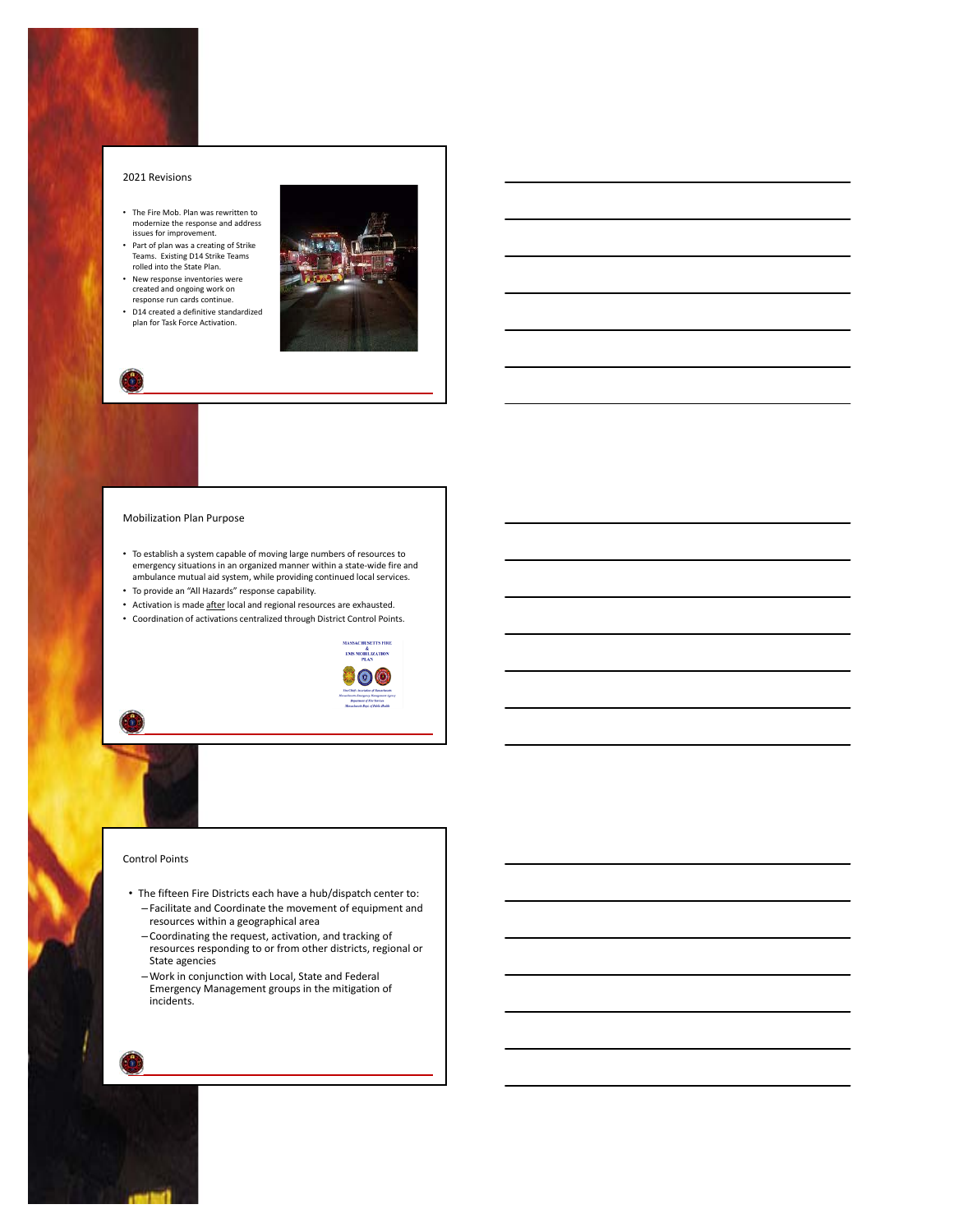

- The point of contact for all Mobilization Plan activations for your district
- Monitor community dispatch and fire ground channels
- Notifications
	- Active incidents within the district (Fires, MCI, MDU Haz. Mat. or other significant events)
	- Severe Weather
	- Apparatus in and out of service
	- Long term major road closures
- Daily roll call apparatus status

# District Control Points Responsibilities: Data Bases

- District resources
	- Apparatus • Foam & Foam trailers • MCI trailers
	- Specialized local teams
		- Dive Teams
	- Tech Rescue
	- CISD
- Air Supply
	- MDU trailers
- Lighting Units
	- Boats • ATV and off road
	- vehicles

– Specialized Equipment

# Strike Team and Task Force Management

#### **District Coordinator**

- District Coordinators are appointed by the State Director of the Massachusetts Emergency Management Agency (MEMA) upon the recommendation of Fire Chiefs from within that District.
- District Coordinators are responsible for the administration and implementation of the Statewide Fire Mobilization Plan within the District.

# **Strike Team/Task Force Leaders**

- Each activation will be under the direction of two Chief Officers. • The Leader of the activation is responsible for the deployment and operations of the Strike Team/Task Force.
- The Asst. Leader of the activation will be responsible for Accountability and Safety of the resources.

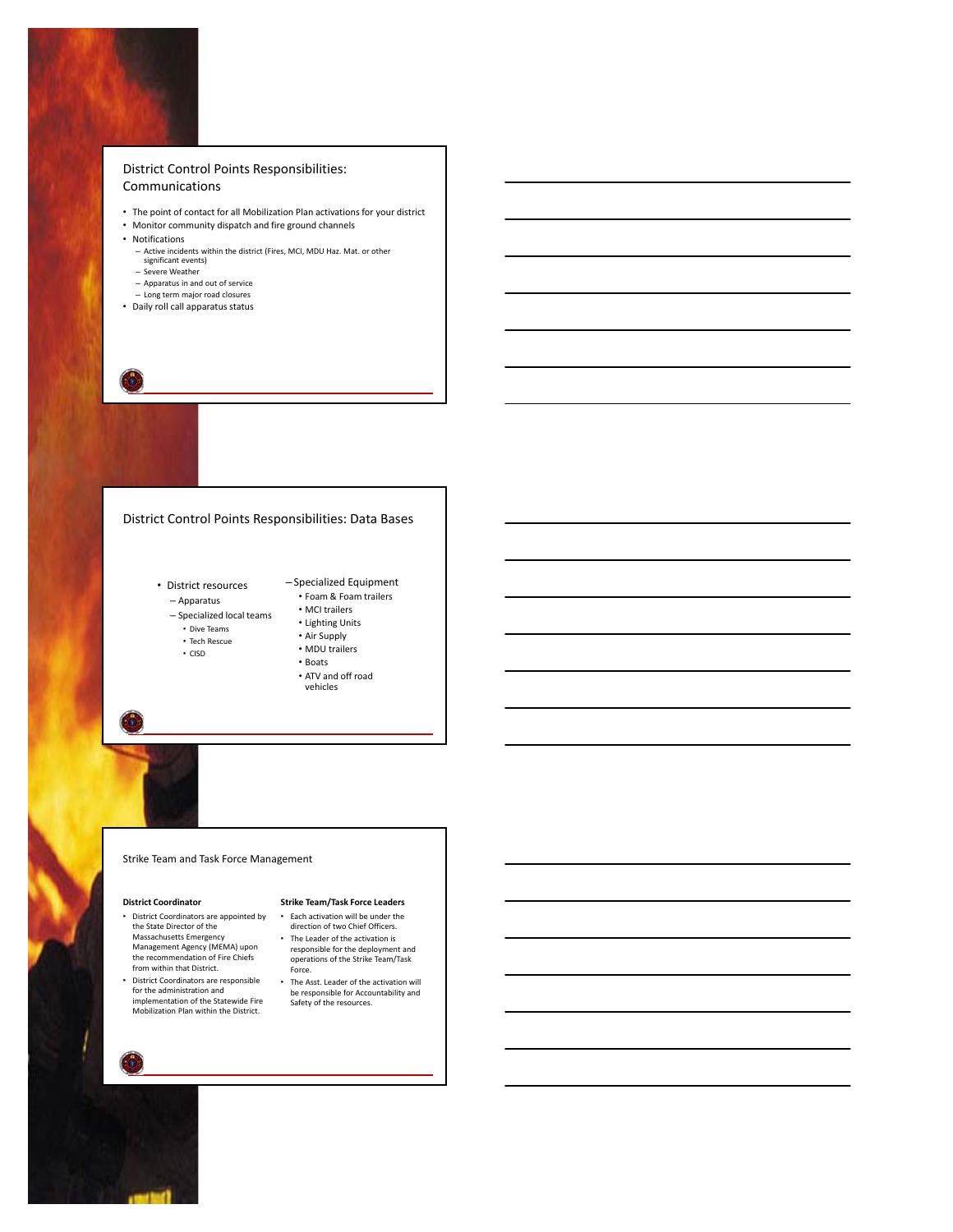### Activations

- The Statewide Mobilization Plan only comes into effect when the local community resources and those of regional mutual aid have been expended.
- Regional assets are defined in the D14 Intra‐District Strike Team and Task Forces.
- Intra‐District resources will report directly to staging and await orders from IC or designee.



# D14 Intra‐District Strike Teams/Task Forces

• D14 broken down into three response

regions.

• Run cards pre‐define resource responses for:

– Ambulances

– Brush trucks

– Engine Co.'s

– Tenders

– Structural TF





|                         |                                       |                  |                         | D <sub>14</sub> |                 |
|-------------------------|---------------------------------------|------------------|-------------------------|-----------------|-----------------|
|                         | D14                                   |                  | STRIKE TEAM ASSIGNMENTS |                 |                 |
| STRIKE TEAM ASSIGNMENTS |                                       |                  | Community               | Primary         | Secondary       |
|                         |                                       |                  | Actors                  | 14-0            | $14-A$          |
|                         |                                       |                  | Ashland                 | 14-8            | $14-A$          |
|                         |                                       |                  | Boxborough              | 14.0            | 14-A            |
| Strike Team 14-A        | <b>Strike Team 14-B</b>               | Strike Team 14-C | Carlisle                | 14-A            | 14.0            |
|                         |                                       |                  | Concord                 | 14-0            | $14-A$          |
| Hudson                  | Acton                                 | <b>Ashland</b>   | Framingham              | 14-A            | 14.8            |
|                         | Boxborough                            | Framingham       | <b>Holliston</b>        | 14-8            | 14.0            |
| <b>Marlborough</b>      |                                       |                  | Hopedale                | 14-A            | 14-8            |
| <b>Maynard</b>          | <b>Carlisle</b>                       | <b>Holliston</b> | Hopkinton               | 14.8            | $14-A$          |
|                         |                                       |                  | Hudson                  | 14-0            | 14.8            |
| Northborough            | <b>Concord</b>                        | Hopedale         | Lincoln                 | 14-A<br>14-0    | 14-0<br>$14-8$  |
|                         |                                       |                  | Marlborough<br>Maynard  | 14.0            | 14.8            |
| Southborough            | <b>Framingham</b><br><b>Hopkinton</b> |                  | Milford                 | 14-A            | $14 - 8$        |
|                         |                                       |                  | Natiok                  | 14-A            | $14-8$          |
| Stow                    | <b>Lincoln</b>                        | <b>Milford</b>   | Northborough            | 14-8            | 14.0            |
|                         |                                       |                  | Sherborn                | 14-A            | $14 - 8$        |
| Shrewsbury              | Sudbury                               | <b>Natick</b>    | Shrewsbury              | 14-8            | 14.0            |
|                         | Westborough<br>Wayland                |                  | Southborough            | 14-8            | 14-0            |
|                         |                                       | <b>Sherborn</b>  | Stow                    | 14-0            | $14-8$          |
|                         |                                       |                  | Sudbury                 | 14-0            | $14-A$          |
|                         |                                       |                  | Wayland                 | 14-A            | 14 <sup>o</sup> |
|                         |                                       |                  | Westborough             | 14-8            | 14.0            |

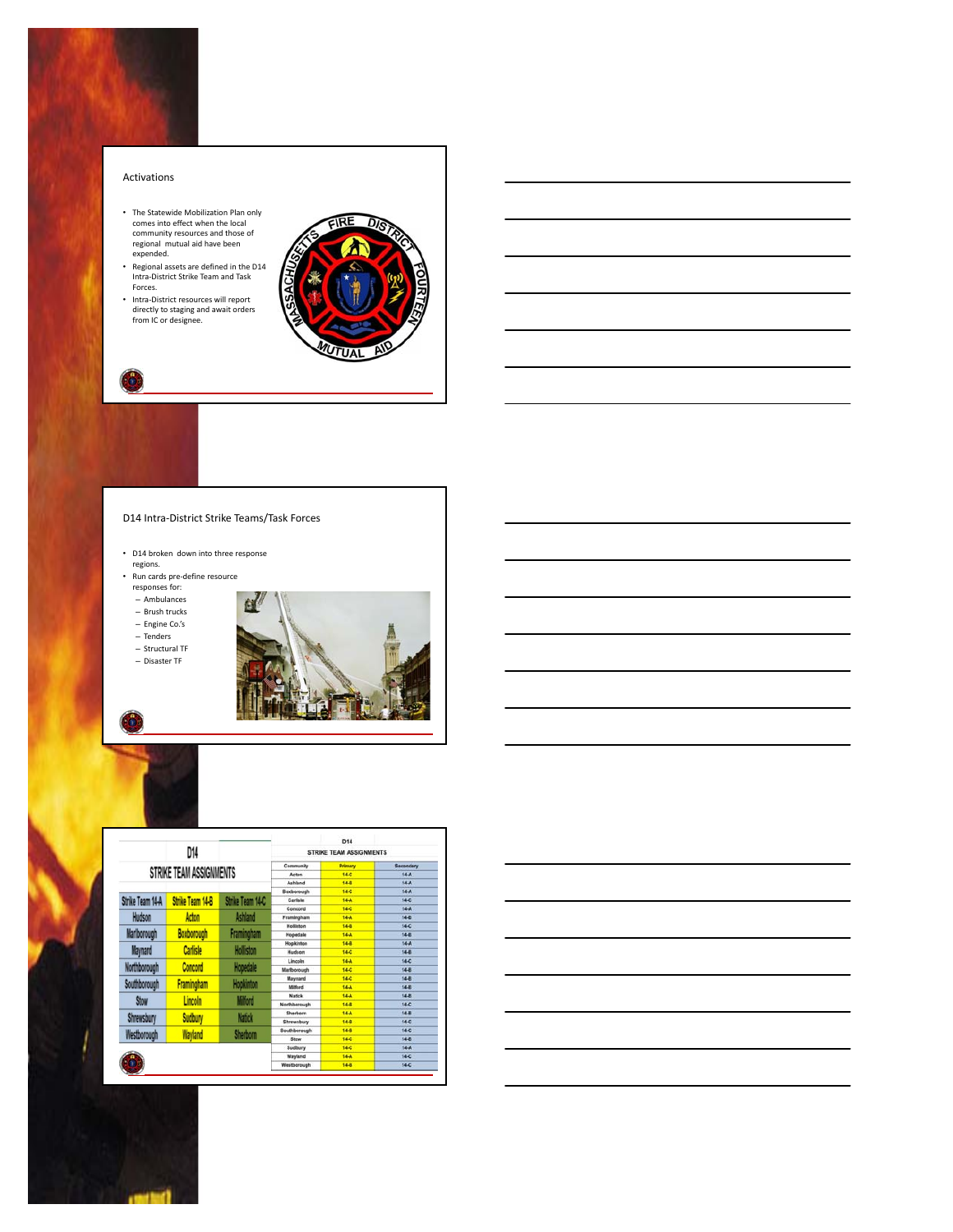### Activations within D14

- After D14 resources used, the local IC will work with the Control Point to arrange incoming Task Forces. Call‐up is pre‐determined.
- 
- The IC needs to forecast resources to address reflex times.
- Closest response is typically 1 hour away from arrival into the District.



# Incoming Into North D14

13 C from Northern Metro Fire is the first TF in and 4B from Norfolk County from the Foxboro area is 2nd TF in.

| <b>STF</b> | <b>Notification Method</b> | <b>Phone Number</b> |  |
|------------|----------------------------|---------------------|--|
| $13-C$     | <b>NAWAS</b>               | 617-343-2880        |  |
| $4 - B$    | <b>NAWAS</b>               | 781-767-2233        |  |
| $7 - B$    | <b>NAWAS</b>               | 508-764-5430        |  |
| 8.1        | <b>NAWAS</b>               | 978,343,4801        |  |
| $6-13$     | <b>NAWAS</b>               | 978-256-2541        |  |
| $13-E$     | NAWAS.                     | 617-343-2880        |  |
| $5-A$      | <b>NAWAS</b>               | 978-922-4000        |  |
| 74C        | NAWAS.                     | 508-764-5430        |  |
| 8-C        | <b>NAWAS</b>               | 978-343-4801        |  |
| $15-A$     | <b>NAWAS</b>               | 978-171-3811        |  |
| $11 - B$   | <b>NAWAS</b>               | 413-534-4511        |  |
| $2-H$      | <b>NAWAS</b>               | 508-747-1779        |  |
| $10-A$     | <b>NAWAS</b>               | 413-259-3080        |  |
| $1-A$      | <b>NAWAS</b>               | 508-362-3434        |  |
| $8-12$     | <b>NAWAS</b>               | 978-343-4801        |  |

### INVENTORY FORM

### **STRUCTURAL TASK FORCE 13 - C**

| <b>STF 13-C</b>          |                       |              |  |  |
|--------------------------|-----------------------|--------------|--|--|
| Role:                    | Fire Department Name: | Telephone:   |  |  |
| Leader                   | Malden                | 781-397-7389 |  |  |
| Asst. Leader             | Winthrop              | 617-846-3474 |  |  |
| Alt. Leaders             | Medford               | 781-396-9400 |  |  |
|                          | Arlington             | 781-316-3924 |  |  |
| Engine                   | <b>Boston</b>         | 617-343-2880 |  |  |
| Companies                | Everett               | 617-394-2342 |  |  |
|                          | Revere                | 781-286-8374 |  |  |
|                          | Malden                | 781-397-7389 |  |  |
|                          | Winthrop              | 617-846-3474 |  |  |
|                          | Chelsea               | 617-884-1410 |  |  |
| Alt. Engine<br>Companies | Chelsea               | 617-884-1410 |  |  |
|                          | Melrose               | 781-665-0500 |  |  |
| Ladder<br>Companies      | Boston                | 617-343-2880 |  |  |
|                          | Malden                | 781-397-7389 |  |  |
| Alt Ladder<br>Companies  | Everett               | 617-394-2342 |  |  |
|                          | Revere                | 781-286-8374 |  |  |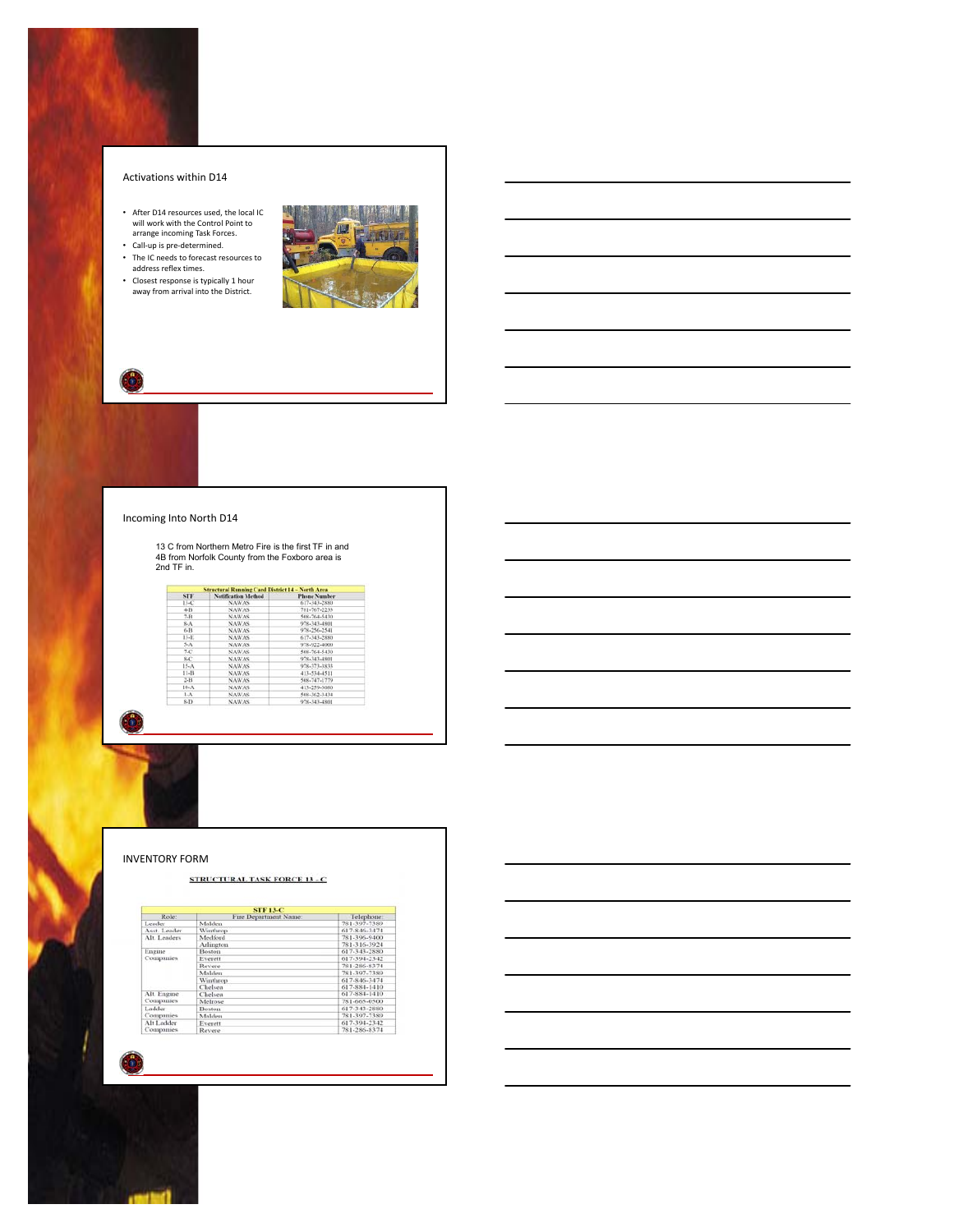### Fire Mob. Strike Team/Task Force Activation

- Once a request is sent to MEMA for task force activation, multiple agencies are contacted to start the process.
- The Statewide Coordinator and Regional Coordinator work with the requesting District Coordinator and plan the response with the incoming District Coordinator(s).
- At this point the Control Point will activate the D14 Task Force as noted on the Inventory Form.
- D14 Control will announce the Assembly Point for apparatus.

# Types of Resources in Plan

- ▶ Structural Task Force-2 Chiefs, 6 Engines, 2 Ladders
- ▶ Structural Strike Team- 2 Chiefs, 6 engines
- Structural Tender Task Force‐ 2 Chiefs, 6 Tenders, 2 Engines
- Forestry Task Force‐ 2 Chiefs, 6 Brush trucks, 2 tenders
- Forestry Strike Team‐ 2 Chiefs, 6 brush units
- EMS‐ 2 Chiefs, 6 Ambulances



# D14 Outgoing Policy

- Addressing "lessons‐learned", an Outgoing Task Force Policy was created to standardize and simplify D14 responses.
- This, Strike Team and Fire Mobilization information are available on the D14 website: MASSFIREDISTRICT14.ORG

Fire District 14 **Statewide Fire/EMS** Mobilization Out-Going **Activation Policy** 

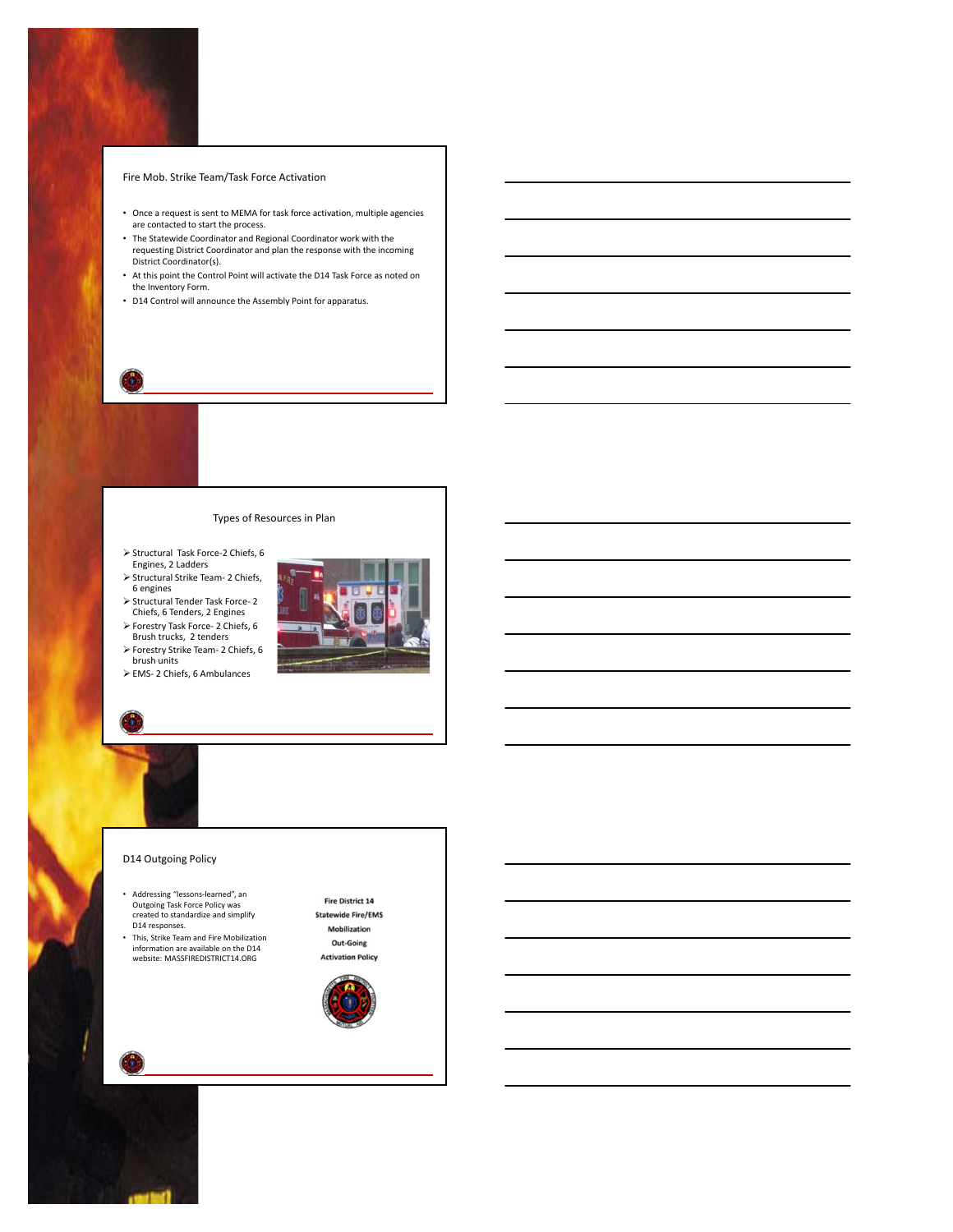# Outgoing Policy

- Notifications
- Radio Communications Assembly Points
- 
- Manifests/214 forms • Logistical concerns
- Demobilization



# Notifications

- D14 Control will receive call‐out from MEMA.
- D14 Control will call resources on the Inventory and assign communications plan, assembly point as well as Leader information.



#### Radio Communications

- Travel within the district from your FD to Assembly Point will be on the D14 repeated system.
- From the Assembly Point to Staging, and possibly throughout the deployment, District 14 resources will operate off of **D14 Red**.
- Car 14 will be deployed for all activations.
- Apparatus radio signs will be formatted with Town and Apparatus. – Ex. Framingham Tower 1



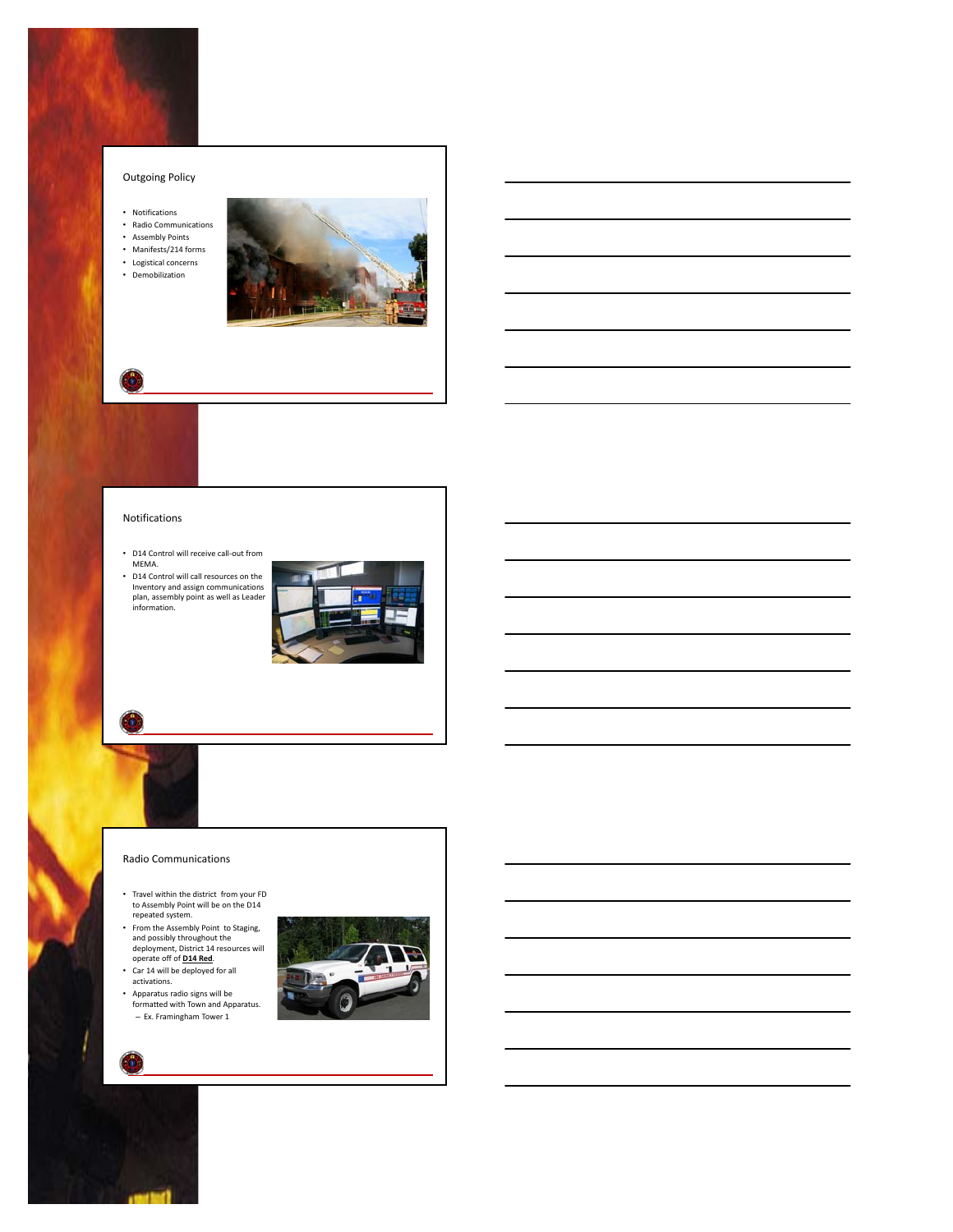### Assembly Point

- Location where all apparatus will meet with the Leaders to fill out forms and get briefing.
- There are six pre‐determined locations within the district for TF/ST to meet up.
- Assembly point is determined by the Leader based on the TF and the destination.
- Upon arrival at Point, Leader will provide Company Officer with Manifest and 214 Form and CO provide the Leader with Accountability Tags.



# Manifests

- Manifests will be filled out by officers of each piece of apparatus.
- Information consists of the unit, the units specifics such as tank size/pump gpm, names of crew members, and other pertinent information of the resources.
- Once manifests are completed, one copy stays with Leader and the other will be brought to CP by District Coordinator.
- The manifests are put together and an IAP will be created where the resources will be used.



**ENGINE-MANIFEST** 

### 214 ICS Form

- The 214 ICS form is the activity log for each apparatus.
- This is to be completed by each CO and document activities, broken equipment and injuries.
- The 214 will be returned to Leader prior to demobilization.

| 4. Installated States |                                         | 1 Commissed Period: Sure From | Open To                      |
|-----------------------|-----------------------------------------|-------------------------------|------------------------------|
|                       |                                         |                               | <b>Time From:</b><br>Text To |
| 1 Note:               |                                         | 4. ES Paulbon                 | 5. Willie Agenda (UNITURE)   |
| 6. Emourses Assigned  |                                         |                               |                              |
|                       | highway                                 | Cli Positian                  | <b>Huma Agency june Link</b> |
|                       |                                         |                               |                              |
|                       |                                         |                               |                              |
|                       |                                         |                               |                              |
|                       |                                         |                               |                              |
| 7. Indeta Log         |                                         |                               |                              |
| Celefine              | <b>Gradule Automaker</b>                |                               |                              |
|                       |                                         |                               |                              |
|                       |                                         |                               |                              |
|                       |                                         |                               |                              |
|                       |                                         |                               |                              |
|                       |                                         |                               |                              |
|                       |                                         |                               |                              |
|                       |                                         |                               |                              |
|                       |                                         |                               |                              |
|                       |                                         |                               |                              |
|                       |                                         |                               |                              |
|                       |                                         |                               |                              |
|                       |                                         |                               |                              |
|                       |                                         |                               |                              |
|                       |                                         |                               |                              |
|                       |                                         |                               |                              |
|                       |                                         |                               |                              |
|                       |                                         |                               |                              |
|                       |                                         |                               |                              |
|                       |                                         |                               |                              |
|                       |                                         |                               |                              |
|                       |                                         |                               |                              |
|                       |                                         |                               |                              |
|                       |                                         |                               |                              |
|                       |                                         |                               |                              |
|                       |                                         |                               |                              |
|                       |                                         |                               |                              |
|                       |                                         | ParkerFile                    |                              |
|                       | 8 Prepared by Tibric<br>IGA 214, Page 1 |                               | <b>Norwhele</b>              |
|                       |                                         | <b>LevText</b>                |                              |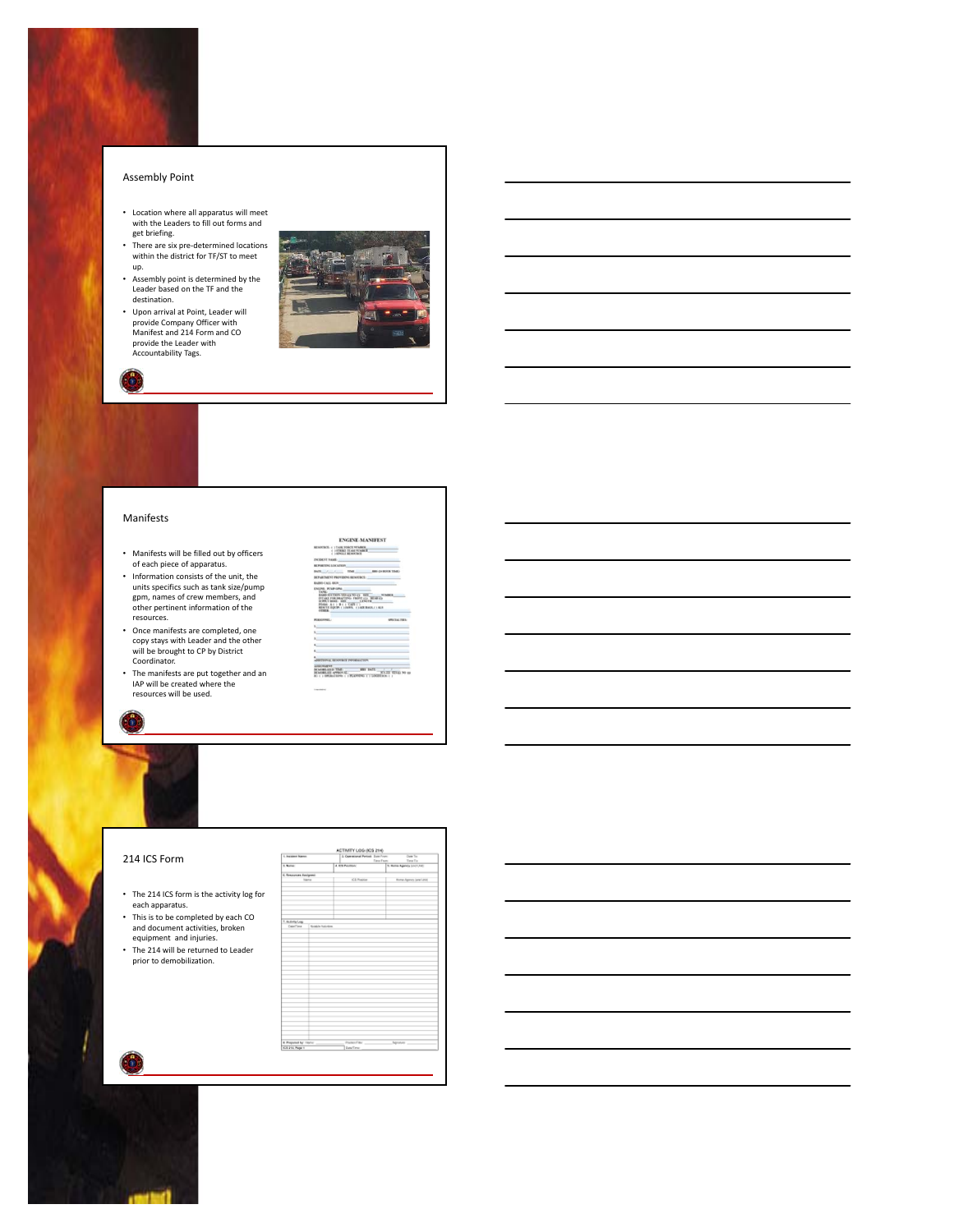

# Demobilization

- Companies will not be released until approved by the TF‐ST Leader.
- At Demob. the Leader will receive the 214 form from the Officer and return the Accountability tag.
- Leader will inform D14 Control of apparatus release and apparatus will contact D14 when back in their respective town.



# Important Points To Remember

- **The Statewide Mobilization Plan only comes into effect when the local community resources and those of normal mutual aid have been expended.**
- The Plan sends apparatus and personnel in Task Forces or Strike Teams. Each one has it's own Leader.
- The Strike Team or Task Force meet at an assembly point and travel
- together. They report to a designated staging area for assignment.
- Task Forces or Strike Teams may be used for cover assignments.
- The 214 is YOUR documentation to document your work.
- 214's go to TF Leader once you are demobilized.